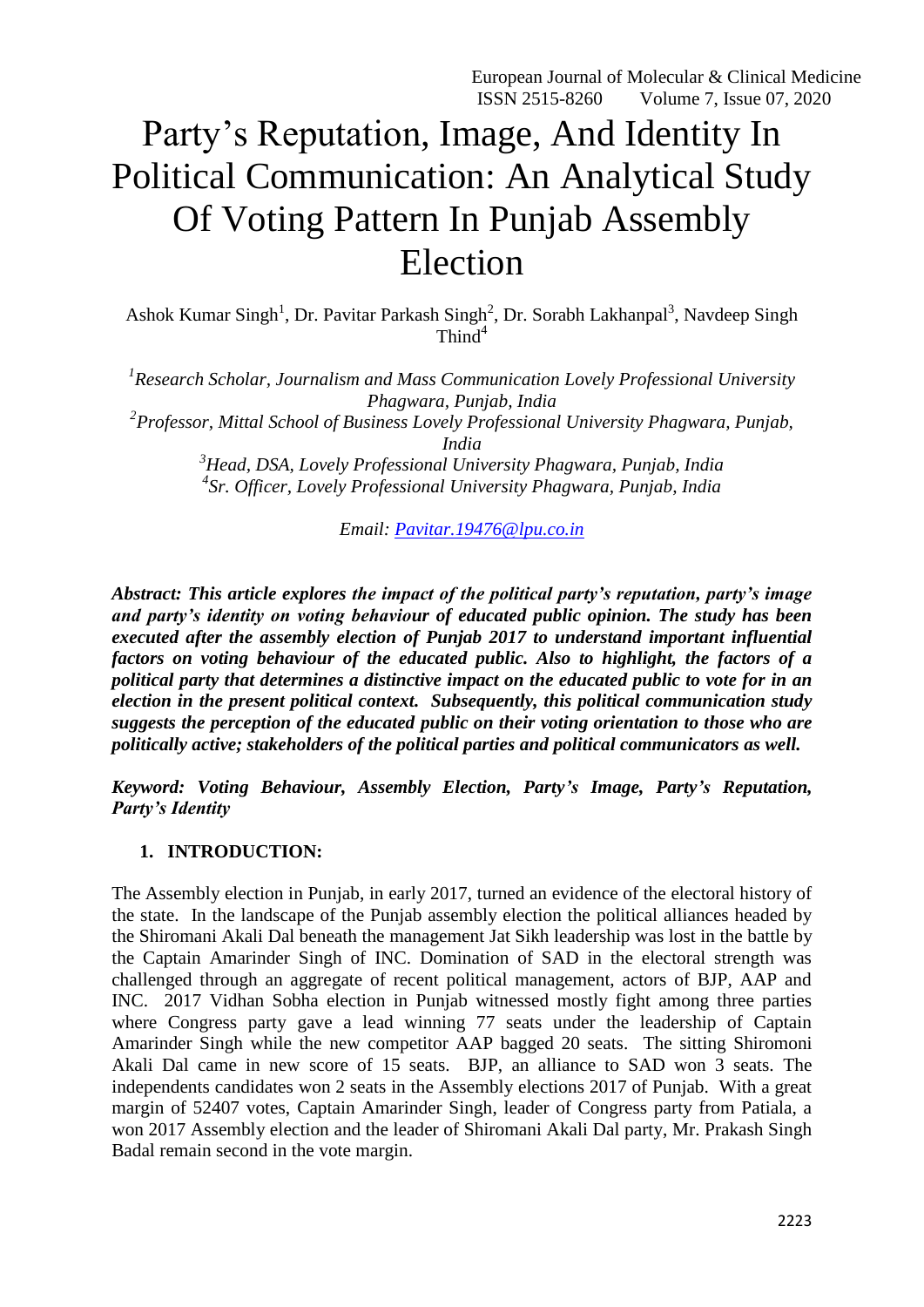In this article, I explored how the party's reputation, party's image or party's identity of the political parties have influenced on the voting behaviour of the educated public of the Punjab state in assembly election. This is an analytical study of Punjab's electoral politics; from the prospective of voting orientation factors in a considerably altering awareness among a totally diverse electorate who realize to exercising the franchise in a right way.

It is relevant to look in to the nature of political orientation and participation of the educated public of the state Punjab as the literacy rate has increased 69.65% to 75. 84%. The other reason is that the development of marketing concept of the branding, image, reputation, and identity in the political field has affected the educated public of the Punjab state.

And in the context, the political parties are trying to describe features of a political brand through identity, image, and reputation. Indeed, the political parties are active in most suitable methods of communication to promote a specific concept of the image, identity, and reputation in the political context.

#### *Objectives*

The general objective of the study is to analyse the impact of the party's reputation, image, and identity on voting orientation of the educated public in Punjab assembly election.

The first objective is to examine the influence of party's reputation, image and identity on educated public voting behaviour in Punjab. The second objective is to analyse the impact in Punjab assembly election.

# **2. RESEARCH METHODOLOGY**

The secondary source was used to review the election result of the 2017. The Google form was used to collect data from the educated public of Punjab. The convenient sampling was used to select the sample of the survey. Specially, those who had the email address were asked to fill the form and within a spectrum of area. The researcher visited different common place to collect the first hand data from the sample. Having an email address of respondent was preferred to administered the data collection and go for an in-depth online survey. The Google form analysis was used for presenting the impact with bar graph and pie chart.

# *Conceptual Clarification and Literature Review*

Let's begin some of the basic understanding of the content of this paper. Some of the concepts reviewed are: the concept of voting behaviour, party's reputation, party's image, party's identity.

#### *Voting Behaviour*

Voting behaviour is typically understood as political orientation, because most political activities cope with voting. Goldman (1966) defined on political behaviour, supposed, that in a political approach to voting behaviour, decision making approach determines especially with public, who have voted through the electorate. Deiner (2000), in his work described, vote casting behaviour is essentially related to democratic principles and individual decision. The individual level of educated public on the behaviour has increased and determined by the level of awareness, freedom and decision making capacity to voter for.

There are now a wide range of literatures from different branches of study go after on the marketing concepts of branding into the philosophy of politics (Andrews, 1996; O'Cass, 2001). These concepts create different level of perception on the educated public today.

Political parties design over time, in a specific target period of election to influence in long term activities by creating brand reputation, image and identity of party through the userfriendly political communication. The political parties engage themselves to present and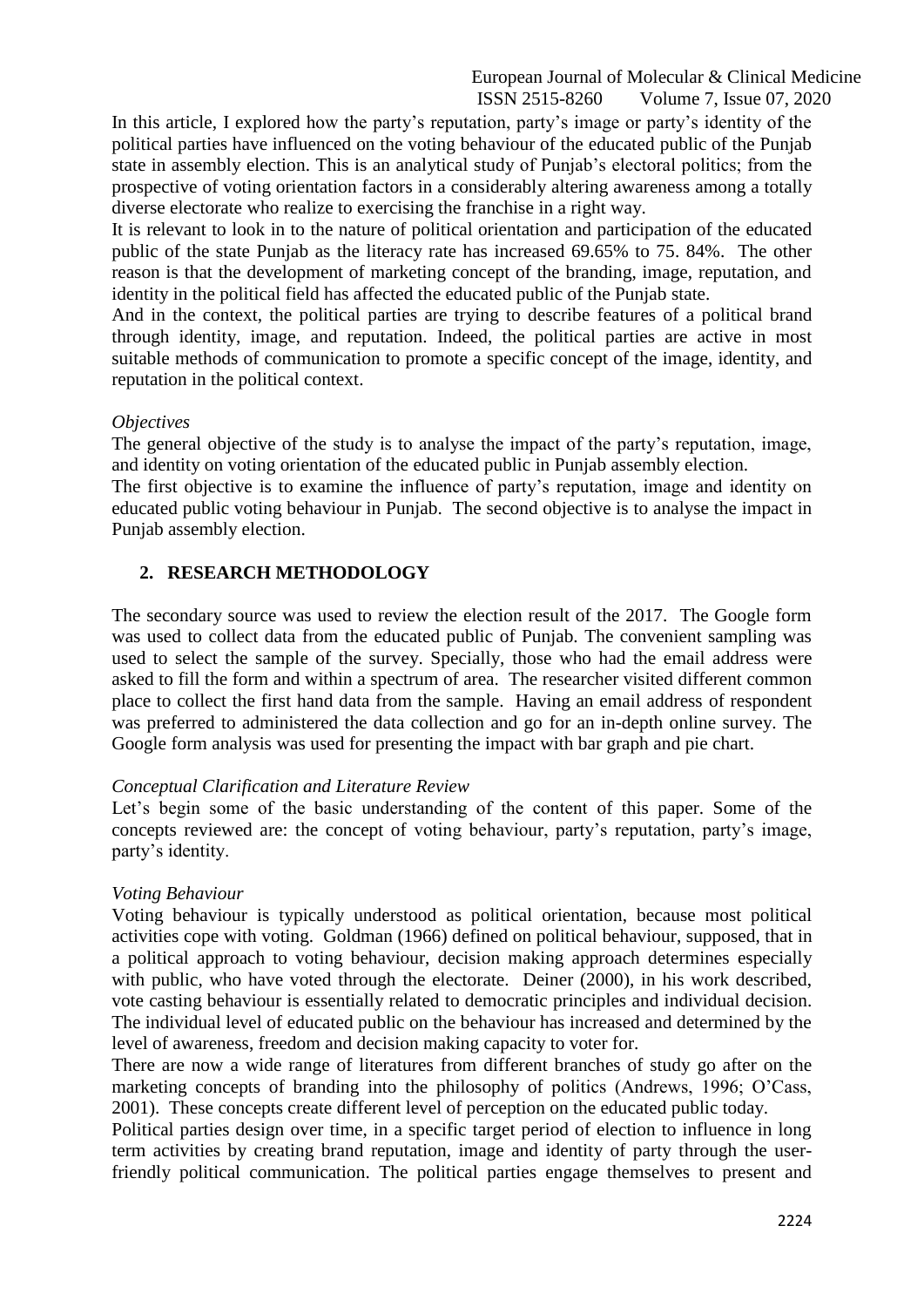sustain the political brand image, identity and reputation through a sustainable long-term communication.

Whether USA or Asia, the political actors are in the business of selling hope to people by several means and outlets convincing voters. A certain political party or an individual political actor guarantee; as Lloyd (2005) understood it, it is a successful management of economic growth, social stability and national security on behalf of the voters and citizens. Every party is extremely keen about building their reputation and influencing voters.

#### *Party's Reputation, Image and Identity*

Brand image, brand reputation and brand identity are the cognitive components followed in a customer-based process.

Experts like Aaker and Keller (1990) defined that reputation of a corporate as an outlook of quality allied with the corporate name. Brand is a name and (or) symbol (stamp, packaging, logo, symbol) that distinguishes. From the prospective including corporation, Aaker and Keller (1990) defined corporate reputation as an observation of quality connected with the corporate name which could be applied as to the same to the political party.

Kottler (2000) mentioned a company's is boosted with a perceived good brand will. Keller (1993) defined in the work, 'Conceptualizing, Measuring, and Managing Customer-Based Equity' that the brand image perceived on association in the mind of the customers. A manifesto presents the political will of a party. In political context, image of a party is formed with the elements of attributes like service of the party, their manifesto, implementation of policies.

Identity usually or can be defined that when a customer easily identifies a product and also able to differentiate a product or service from other products and relate to. In a political party identity it would be party's vision, political slogan, party logo, colours used in and others. Organizational identity or identity of a brand is the combination organisational history, culture, characteristics, position, structure, and reputation with entrant, clients, and society; it is formed with a link in long period of time (Brown, Dacin, Pratt, &Whetten, 2006). Brand identity has external outcomes (Sen, Bhattacharya, & Korschun, 2006) in opposite to brand image that is the outer presentation of the identity.

# **3. RESULT AND DISCUSSION**

#### **Illustration 1: Gender of the respondent**



1. Gender of the Respond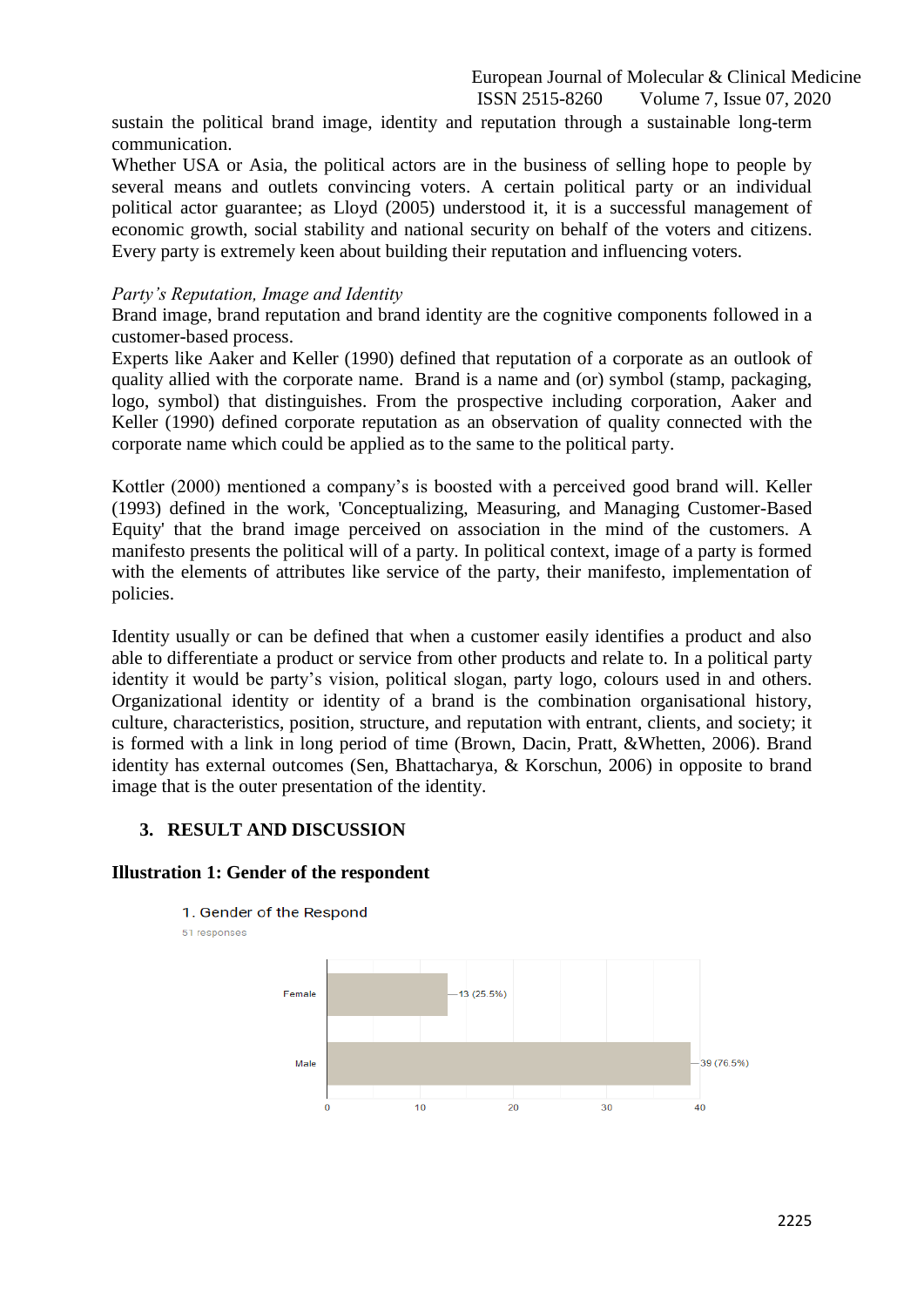Out of the 51 samples, 39 male and 13 female respondents consented to give their email id along with their opinion in the survey. Those responded having email was selected for survey. There was no limitation to either gender group in selection of Data during the survey



*Illustration 2: Your Age*

Age group was diveded from 18-27, 28-37, 38-47, 48-57, 58 & above. Out of the total 50 sample, 49 percent of the respondent is of the age group of 18-27 while 41 percent of respondents of the age group 28-37. The age group of the 38-47, 47-58, and 58 & above excused with no time, no email or no interest in politics. Other remaining percentage of educated public have not mentioned their age.





In the survey out 51 respondents, 43.1% of graduate and 33.3 % post graduate and 15.7% are of doctorate who has opined their factors affected them most in the election to vote for. This survey response is to be viewed very carefully from the prospective of the informed educated public.

*Illustration 4: Are you currently registered to vote?*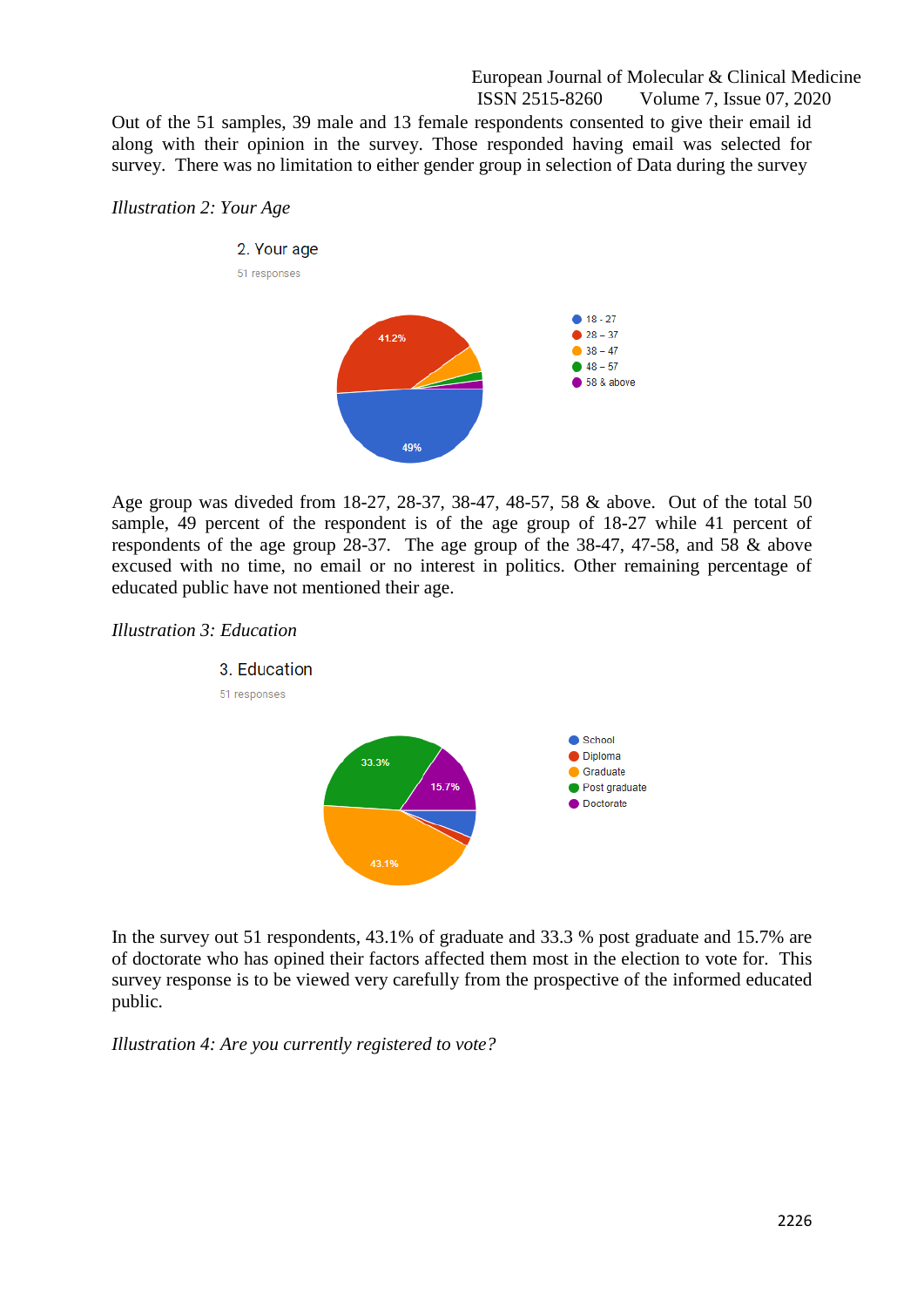



Out of the 51 percent of the respondent 86.3% percent have names in the voters list while 13 percent of the voters have not registered still. It presupposes that they are at the entry of the voting age and registered so far.

*Illustration 5: Are you active in politics?*



There are 54% of people who have active and interest in politics yet the next is "no" holds 46% which seems still people need to join in the political life. As human being born in this world is a political being. Aristotle insists that man is either a political animal (the natural state) or an outcast like a "bird which flies alone" (4thC BC), (Online Library of Liberty).

*Illustration 6: Have you voted in any of the following elections*



6. Have you voted in any of the following elections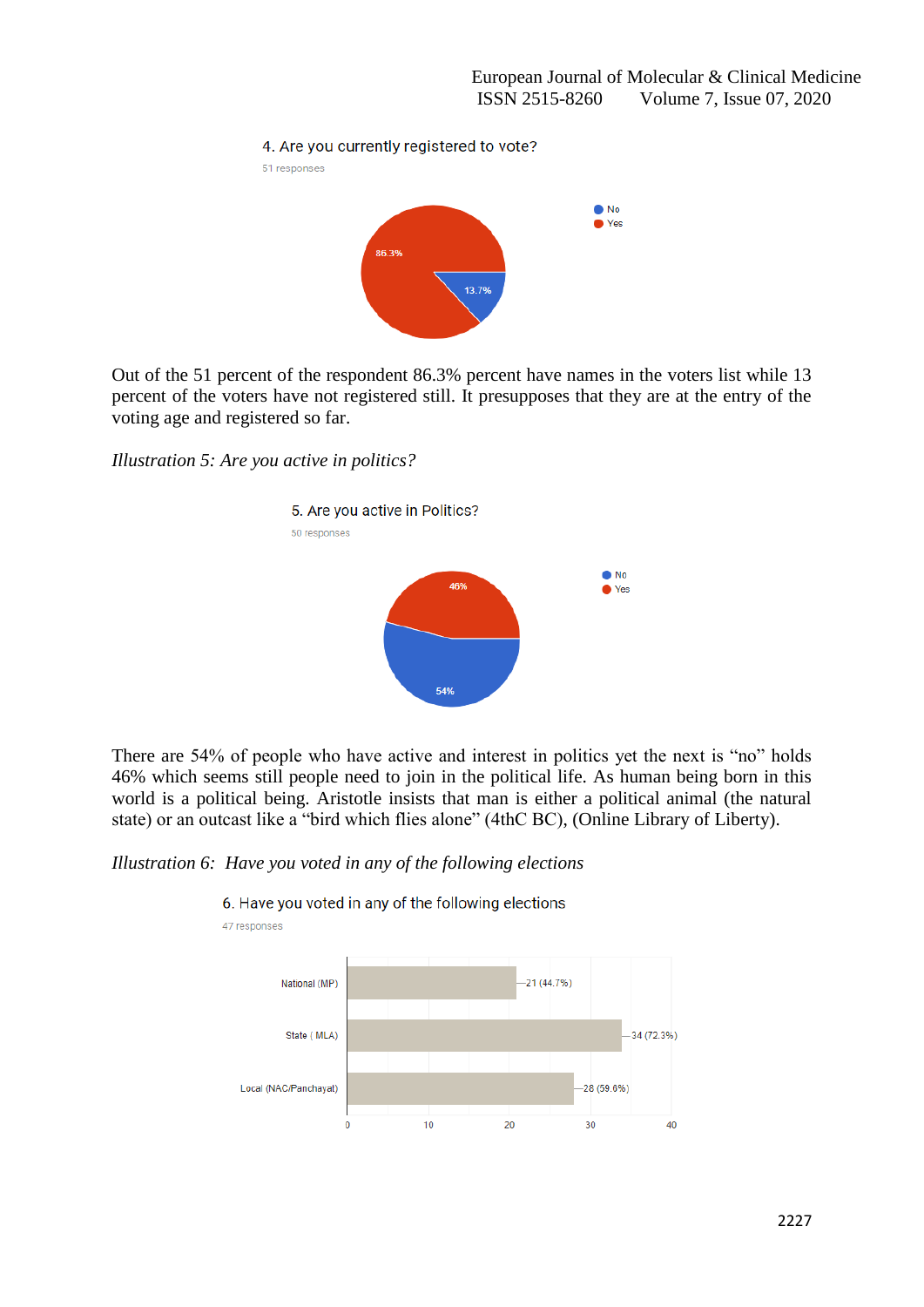Out of 51 respondents only 47 respondents have given their response. Respondent have voted more than one election. Out of 51 respondent 72% have voted for the State (MLA) election which the priority of the study. This gives strength to the study purpose.

*Illustration 7: Your view on the importance of voting*

# 7. Your view on the importance of voting

50 responses



Out of 9 categories of importance of voting, the 'Right and responsibility' is the priority of importance in the voting orientation. The majority of 66% educated public think that franchising voting is a right and responsibility. While other categories are suppressed under the voting orientation about 18 have said they vote because there are some qualified Candidate.

# *Illustration 8: How did you choose candidate (s) to vote for?*



The 43% of the respondent chose the candidate when they 'knew about candidate and decided themselves' while 17% choose candidate 'after being briefed by candidate'. About 16% of them sought for other's opinion and then decided the candidate while 19% respondent chose, those candidate who were considered as 'fair and impartial'. Own kinship group was least among the selection of the candidate.

*Illustration 9: Factors influenced most to vote for*

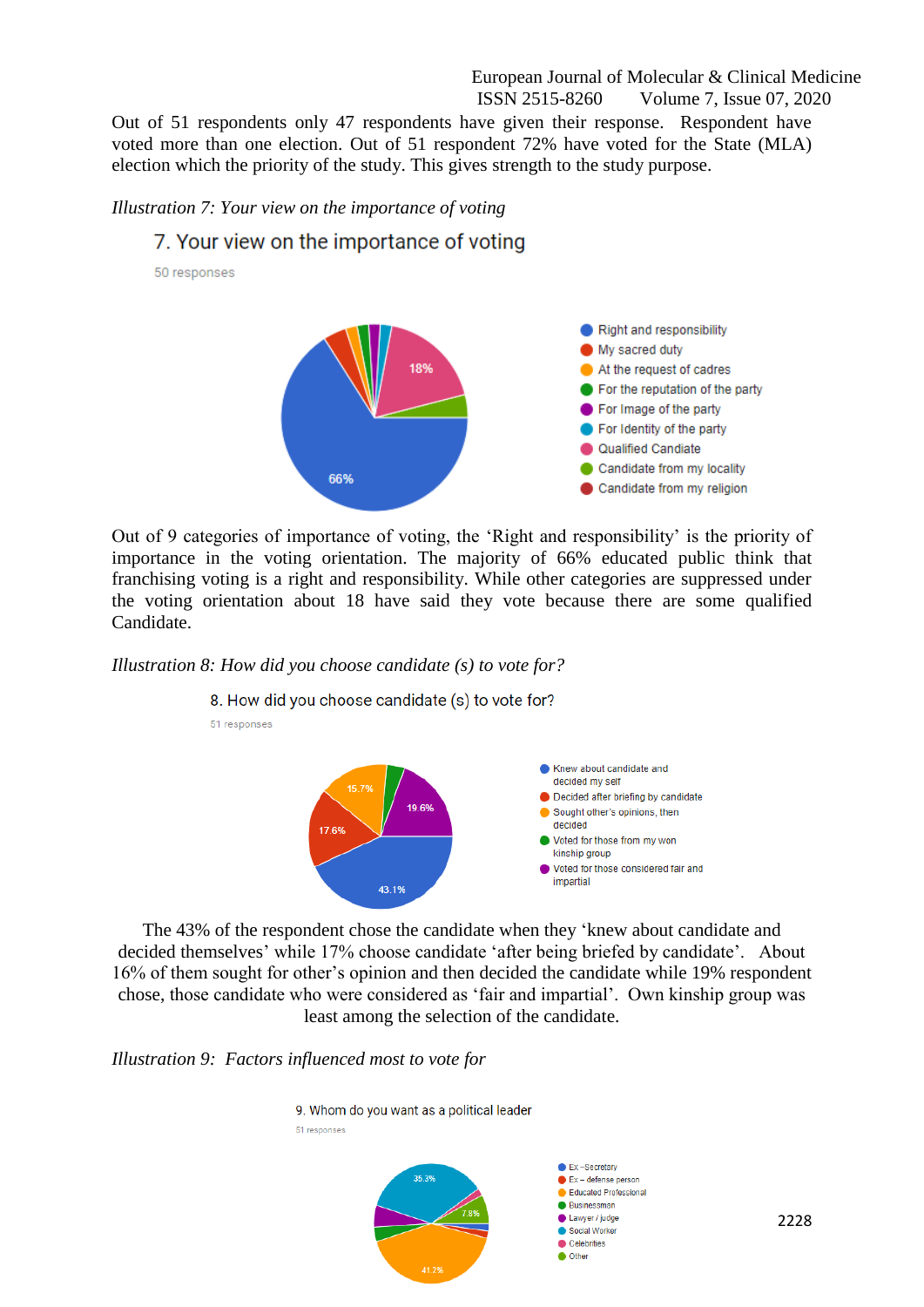The majority of the educated public opted 'educated professional' as their political leader while  $35.3\%$  wanted 'Ex-Secretary'. 7.8% opted for the businessman and rest of the categories remain neglected in the choice.

# *Illustration 10: In your opinion, what is the important factor to vote for a party* 10. In your opinion, what is the important factor to vote for a party



The basic objective of the study was to analyse the impact of the party's reputation, image, and identity on educated public voting orientation in Punjab Assembly election. The Party's reputation and party's image retain same percentage of 13.7% each while the party's image 19.6%. The most important factor found is that more than the party educated voters look for a leader in the party which has 43.1% response. This remarks tremendously that behaviour of the educated to look for a leader more than the party's reputation, image, and identity.

*Illustration 11: Party's Reputation is important for to vote for the party*



When individual factor was asked for 56% agreed and 26% strongly agree on the reputation of the party.

*Illustration 12: Party's Image is important for to vote for the party*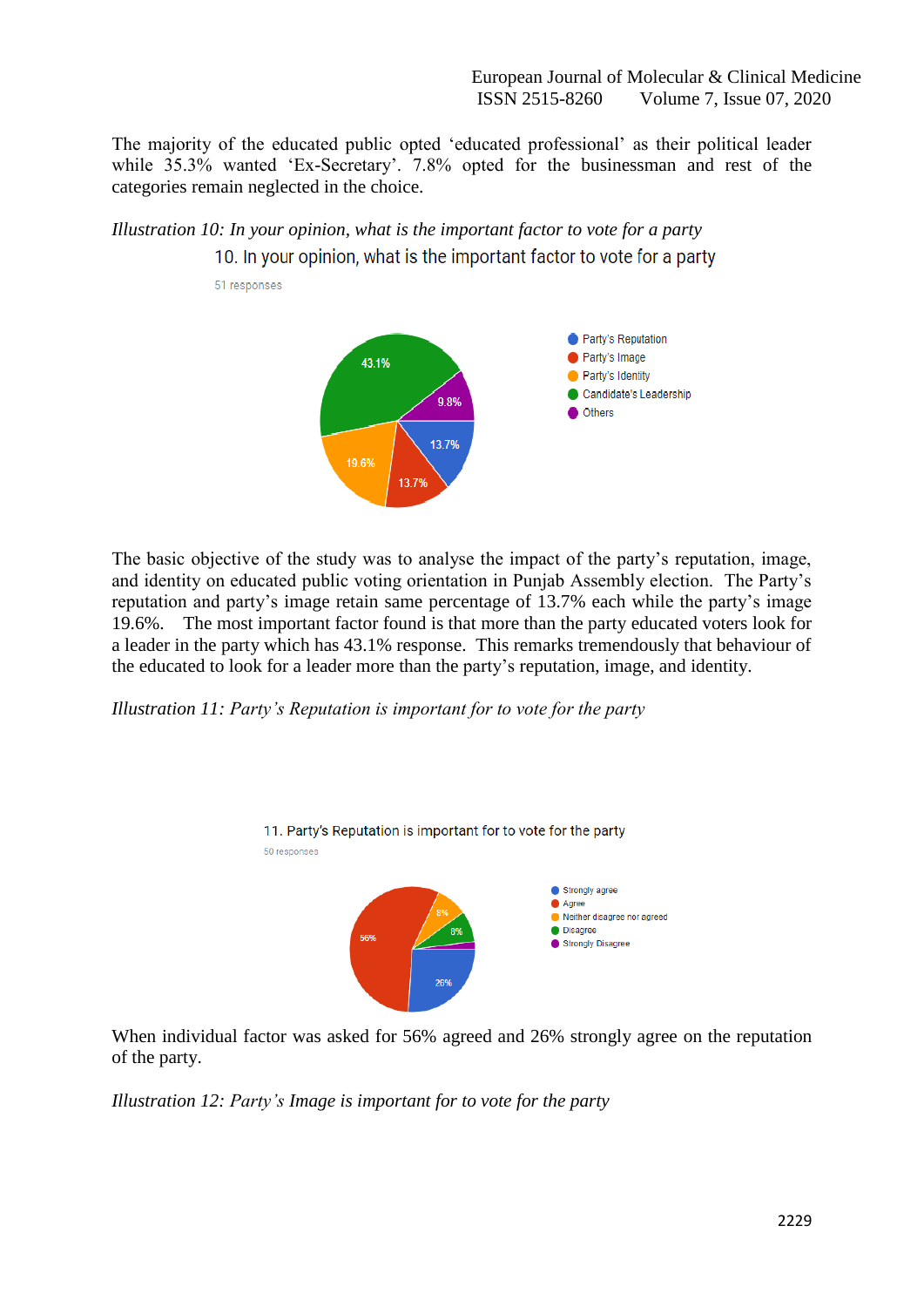12. Party's Image is important for to vote for the party

51 responses

51 responses



Image factor of the party is respondent with 33.3% strongly agree while 49% agree but 9.8% consented to disagree.

*Illustration 13: Party's Identity is important to vote for the party* 13. Party's Identity is important for to vote for the party.



29.4% of respondent have submitted to strongly agree while 51% agree that is more than half of the sample size of the study.



The bigger share in the circle of influence is that party has a leader of 27.5%, more than the party educated public vote for the candidate. Party's reputation and party's identity take same position in the circle of 15.7%. Party image and party in secularism both have 13.7% submission. 7.8% look for party in power to repeat their voting interest. Still there are 13.7% are looking for other than these factors to vote for.